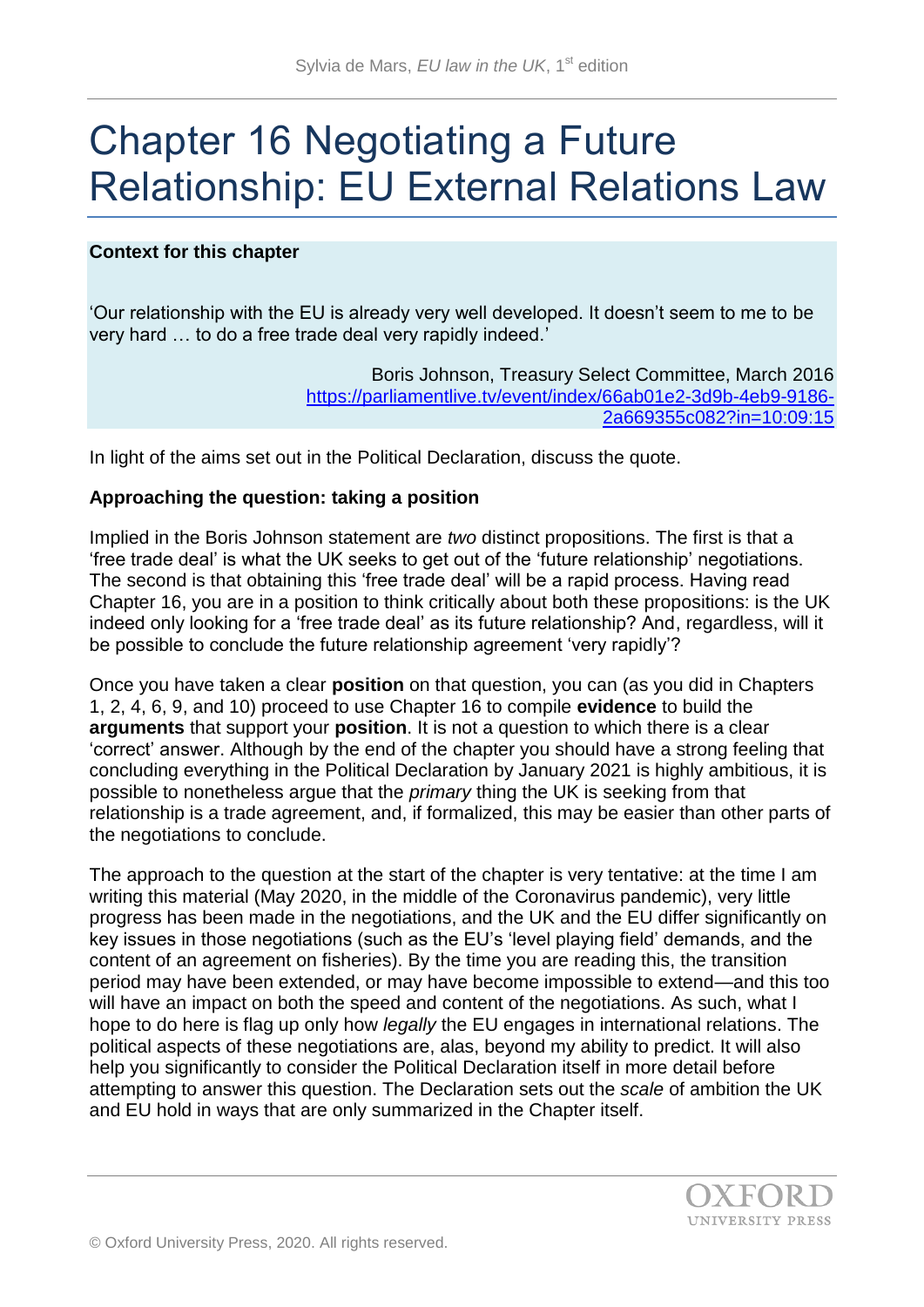Regardless of your approach to the question—and what the **evidence** may suggest about the possibility of concluding a future relationship agreement at all by the time you are reading this—the one thing that we wish to avoid is that you engage in what we call **sitting on the fence**: rather than adopting a position, you try to write an answer that, for example, just *describes* that some people think it is impossible to conclude an agreement by January 2021, whereas others think it is possible, so in conclusion it may be possible. This kind of answer, which fails to develop a clear **argument**, usually falls into the trap of being very descriptive. It is likely to result in just a list of qualities of the processes set out in the Treaties for the EU's international relations, without actually using those qualities to tackle the question and present a clear **position**.

Examples of possible positions you could take include, but are not limited to:

**Agreeing with the statement**: *'The Political Declaration first and foremost seeks a simple trade agreement, which in and of itself should not be difficult to conclude as it is an*  exclusive EU competence and can be adopted under qualified majority voting. Finishing *the future relationship negotiations by January 2021 should not be a problem if they are focused on trade.'*

**Disagreeing with the statement**: *'The Political Declaration seeks collaboration in many areas other than trade, and as such will result in a series of agreements covering shared and exclusive competences. Mixed agreements in particular are very difficult to conclude, and any agreement that hopes to benefit from the close integration the UK and EU have so far will more likely than not be mixed. If the transition period is not extended, these negotiations will not conclude by the end 2020.'* 

**Mostly agreeing with the statement**: *'The UK and the EU do start from a point of identical regulation, which will make trade negotiations on tariffs straight-forward; similarly, exiting the Single Market will simply end cooperation on a number of other fronts. Agreeing a new trading relationship should thus not take very long, if both parties can agree that they are happy with a skinny agreement rather than the more elaborate set of agreements set out in the Political Declaration.'*

**Mostly disagreeing with the statement**: *'The trade dimension of the future relationship negotiations is actually likely to be the hardest. In most other areas, the UK and the EU are pledging minimal cooperation compared to Single Market membership—but getting a meaningful trade agreement where both parties agree to create new trade barriers rather than remove them will be very complex in the details.'*

## **Building your argument: evidence**

In an exam question, or even in a piece of coursework, you cannot cover *every aspect* of the EU Treaties' coverage of external relations, let alone discuss in any detail all the different types of agreements that the EU has concluded to date. Part of writing universitylevel essays is making smart decisions on what to include and what not to include in your response.

A first step is determining what, specifically, the question *needs* you to discuss. What are the **key issues** that come up in the quote that you have to engage with in order to actually answer the question?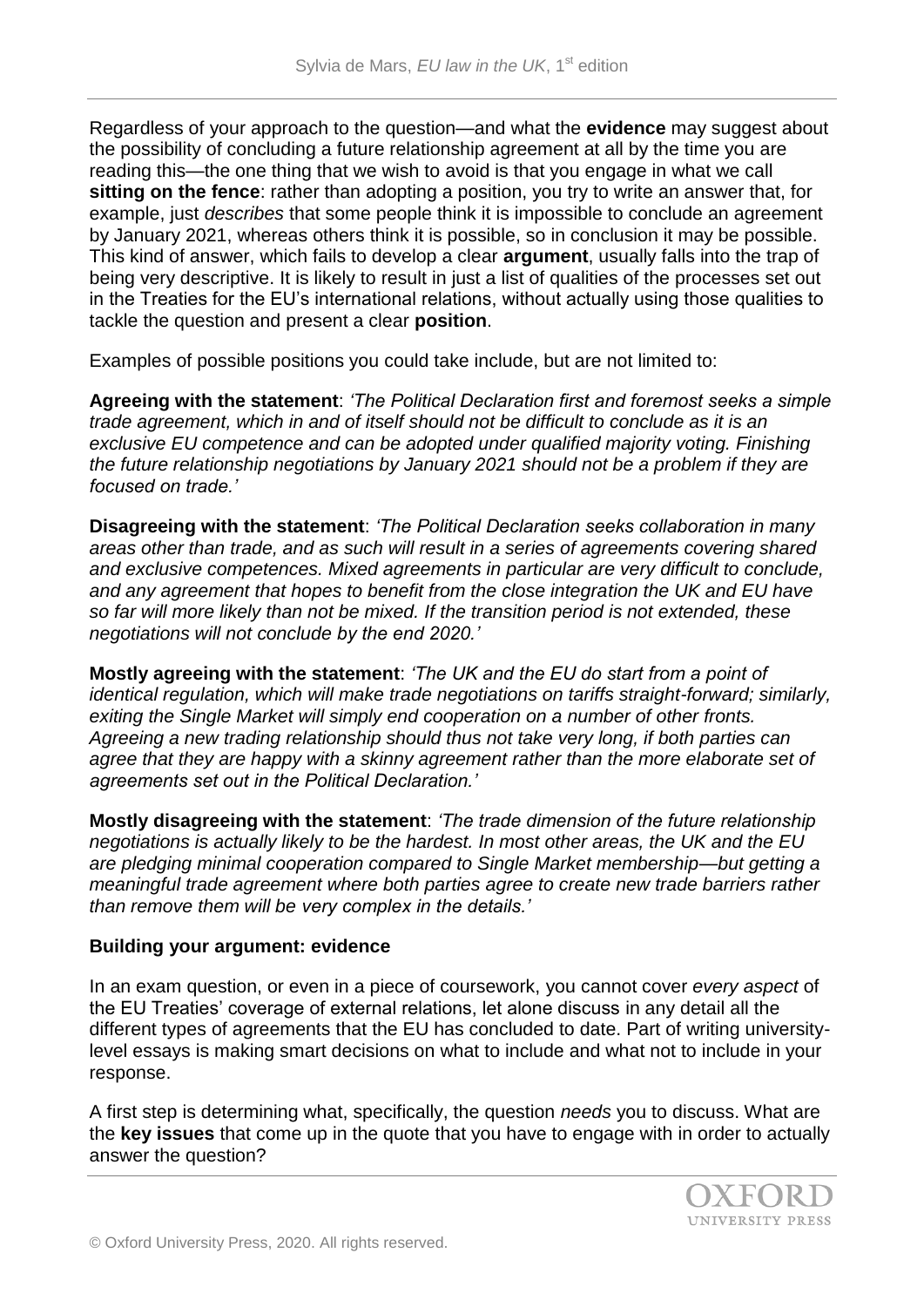In this specific quote, there are two **key issues** that must be addressed to answer the question:

- 1) Are the UK and the EU seeking a 'free trade agreement' or something more complex, according to the political declaration?
- 2) And, given what you know of the EU external relations processes after reading Chapter 16, how 'very quickly' are any of those likely to be concluded?

Now that you know what key issues you need to discuss, you can start thinking about what the best **evidence** is for your position. This will depend on your position. If you agree with the quote, you will want to focus on the fact that there are strict processes in place in the EU to ensure that agreements covering exclusive competences (such as the Common Commercial Policy) can be adopted, and that the EU is experienced at this and will be able to streamline them well. You will also need to consider why what the UK is seeking is unlikely to be 'mixed', in your view, and why many of the agreements not involving trade will, in many ways, be simpler to conclude because they are less ambitious and so less controversial.

This will feel frustrating, but there is no *right or wrong* answer to what works as the 'best evidence'. It is a matter of you thinking about which of the material covered in Chapter 16 stood out to you most; in this case, considering which material stood out as being *irrelevant*—rather than relevant—to the future relationship negotiations.

For those of you who instinctively disagree with the quote, your focus will be on the detail of the EU processes for concluding international agreements set out in the Chapter in the negative sense, in that they all involve many actors and many formal stages, which adds time pressure. You will also want to consider the pre-existing agreements discussed in the chapter to indicate that, the more of the issues raised in the Political Declaration are negotiated on, the more complex the agreement will become and the harder it will become to conclude.

Following the '**Discussing the quote**' boxes throughout the chapter will mean you have already reflected on the following potential issues to raise as evidence:

- The actors and stages involved in Article 218 TFEU;
- The goals in the Political Declaration, and how those map onto different processes set out in the Treaties and different 'forms' of agreements (e.g. 'mixed agreements').

Given the speculative nature of Chapter 16, the '**Pause for reflection**' boxes may also be generally useful in guiding you towards issues to address in your response. They addressed:

- The relative importance of the 'trade' and 'non-trade' dimensions of the UK's interests (and the Political Declaration);
- Which partnership—economic or security—is likely to be the most difficult to conclude in the form of an agreement;
- Whether those partnerships are likely to be 'mixed', and what that suggests about their ease of conclusion;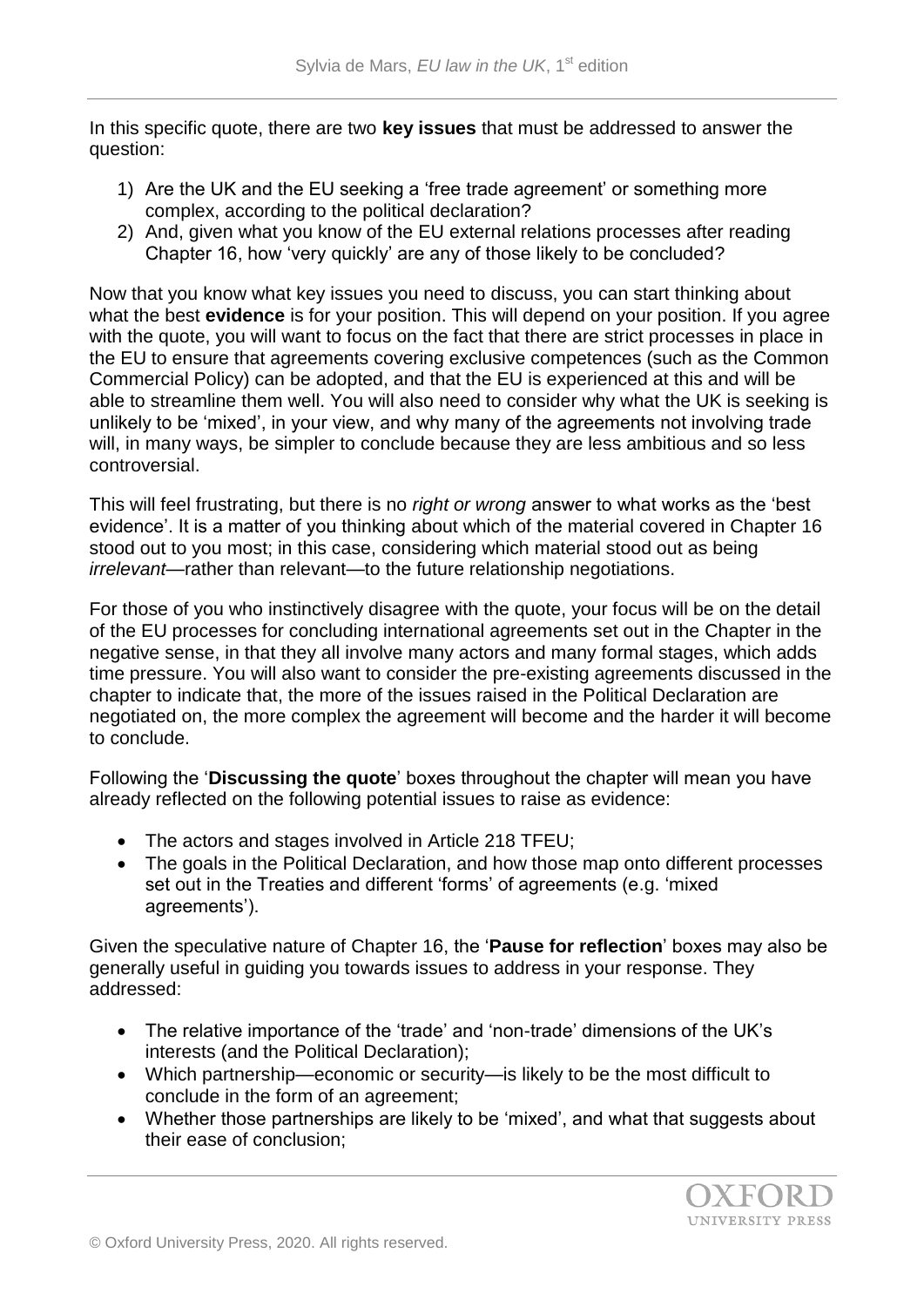• How 'shallow' or 'deep' a relationship the UK is seeking, given the Political Declaration.

For the purposes of making your approach workable, the emphasis here is on selecting your **best** evidence. As mentioned, you cannot possibly discuss everything! So perhaps pick around 3 pieces of evidence that best support your position, and get ready to discuss them in detail before concluding that *you* are correct.

# **Dealing with counterarguments**

In building an **argument**, it is important that you are consistent in arguing for the **position**  you start your essay with. If you are not, you risk falling into the '**fence-sitting**' trap, whereby you describe a number of different views but do not clearly argue in favour of one.

That said, you cannot ignore the arguments that you disagree with! Doing that would make you far less persuasive to anyone that you are arguing with (including your future markers). For example, ignoring the length of the processes set out in Treaty articles like Article 2018 TFEU is not helpful. Likewise, pretending that the Political Declaration suggests that the UK seeks *no* cooperation in areas beyond free trade is also unhelpful. Anyone reading your argument would be thinking, 'But what about…?'. And at that point, you are failing to convince the reader that your **position** is the correct one.

In other words, you must address counterarguments and explain *why* you think they are less persuasive. So, while you should make clear that the process in Article 218 TFEU is detailed, you could argue that the UK and EU find themselves in a unique position given the starting point of these negotiations: identical rules on trade. Likewise, you can stress that, while the Political Declaration alludes to more than trade, the trade dimension is (in your view, based on the focus of, for example, news reporting) the most important one. It will therefore be prioritized over other agreements—which will make conclusion of an agreement possible.

Both of these positions are far more difficult for any reader to disagree with: you have not ignored evidence that is inconvenient for your **position**, but instead you have made it clear why that evidence does not *change* your **position**. This is the most effective way to tackle arguments that you do not agree with, and you should find some room to do this in your response.

Again, in terms of identifying possible counterarguments to your position, having another look at the material you prepared for the '**Discussing the quote**' and '**Pause for reflection**' boxes should help you identify the different positions on the development of the EU.

# **If you are writing this when an agreement has been concluded…**

## You're in the future!

Joking aside, you will be able to assess with greater accuracy if a) it was *purely* a trade agreement that was prioritized, and b) if it was concluded 'very quickly', and if so, what that meant for its coverage. I would recommend comparing it to the three existing